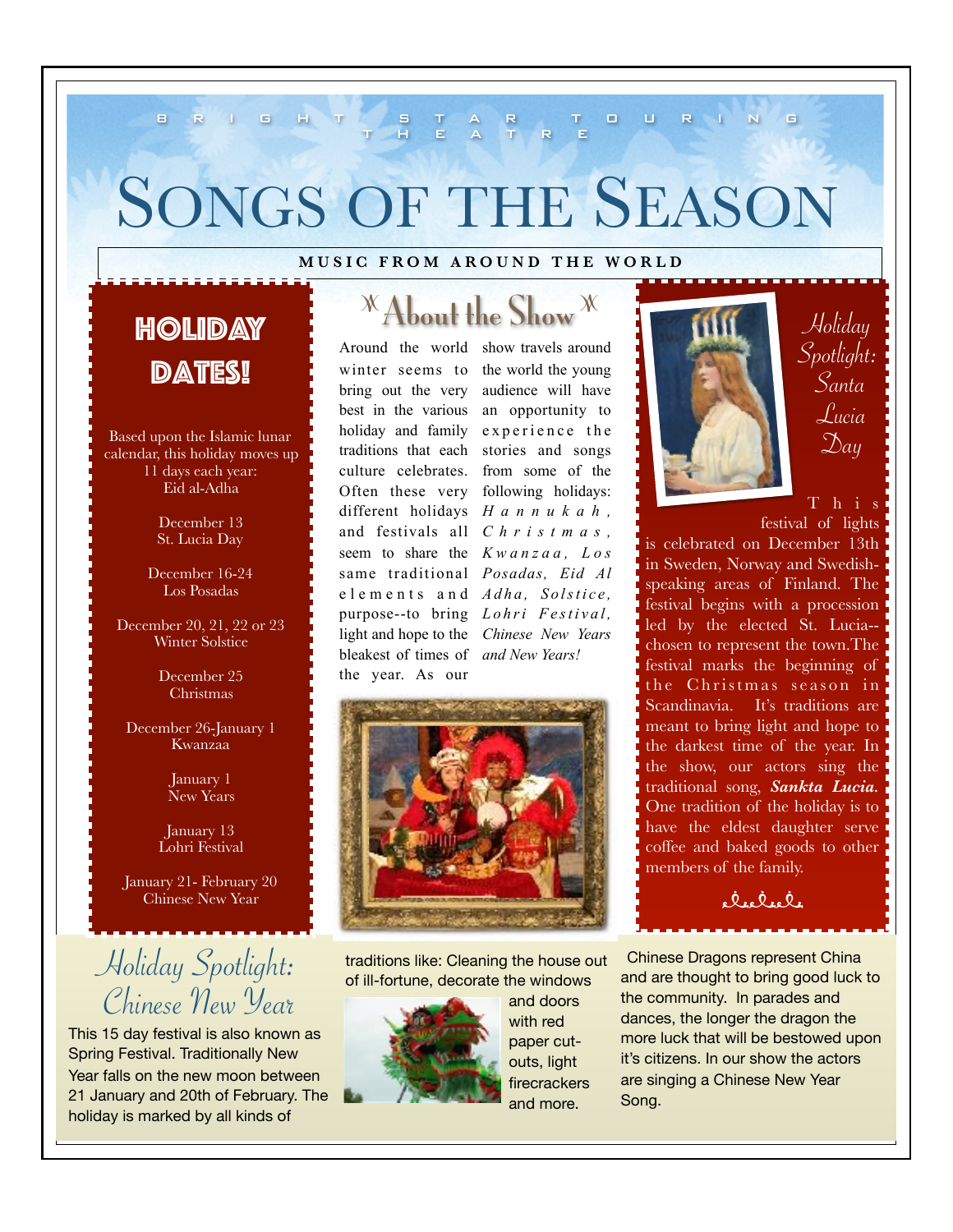







Holiday Spotlights!

### **CHRISTMAS**

This Christian celebration translates to Christ's Mass and is an annual festival commemorating the birth of Jesus Christ. Celebrants of this festival may decorate their homes with trees, lights, nativity scenes, garland and so much more. Gifts are often exchanged on

Christmas Day (December 25) or Christmas Eve (December 24) . This holiday dates to around 354 AD. Santa Claus, caroling, the exchange of Christmas cards are all traditions from this holiday. There are many foods also linked to this festival including: Eggnog, Stollen, peppermint candy canes and more!



### EID AL-ADHA This is the second of two Muslim holidays celebrated worldwide each year. This festival honors Abraham's willingness to sacrifice his son to God before the angel Gabriel. It's a time when people dress up in their finest clothing. As part of the festival an animal is sacrificed with 1/3 of the meat going to the family, 1/3 is given to

friends and relatives and 1/3 to the needy. This holiday moves 11 days up each year!

### LOHRI

This popular Punjabi festival is celebrated every January 13th. It's a festival of to worship fire. Lohri festivals are marked by traditional songs and dances, lavish dinners and the day ends with prayers for a good harvest. Lohri is the main festival of the Punjab state in India. Fresh flowers, cards, chocolates and cakes are all exchanged!





#### SOLSTICE

This holiday coincides with the winter solstice, the shortest day of the year. It's also known as Yule. This holiday is marked by spending time with family and friends, feasting, singing, dancing and fires. It can be traced back to pagan Scandinavian and Germanic people and their 12-day midwinter holiday. It eventually was integrated into Christmas.

### KWANZAA

Founded in 1966, Kwanzaa is a week long celebration in the United States honoring African-American Culture and heritage. It celebrates 7 principles: Unity, Self-Determination, Work and Responsibility, Economics, Purpose, Creativity & Faith. It's celebrated by around 4.7 million Americans across the country!

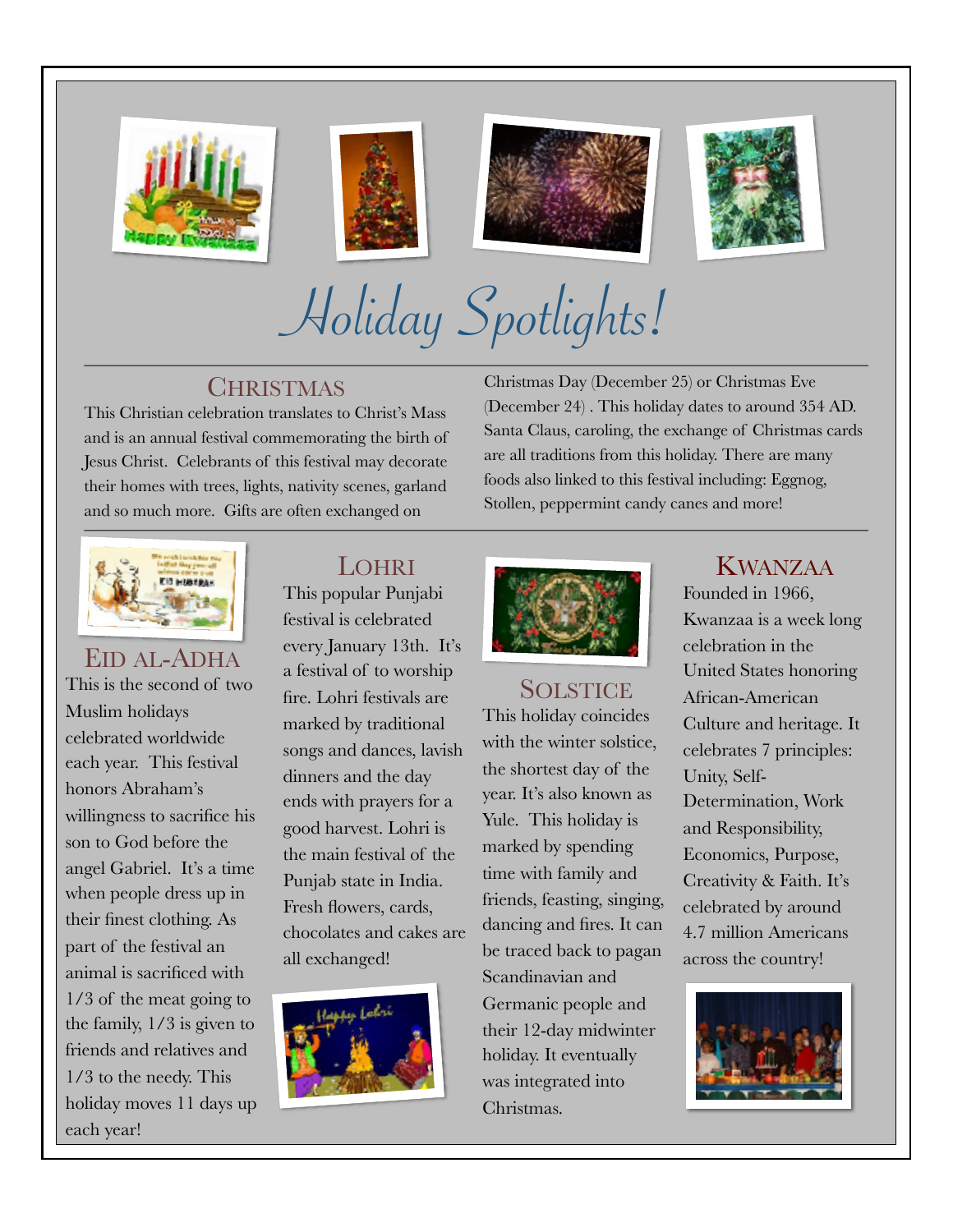## **FUN HOLIDAY FACTS!**

A Christmas Tree is also known as the Yule-Tree. \*\*\*\*\*\*\*\*\*\*\*\*\*\*\*

In Ancient Rome, celebrating Winter Solstice meant that for one day, criminals were not punished. \*\*\*\*\*\*\*\*\*\*\*\*\*\*

The Lori festival is celebrated in India & Pakistan. \*\*\*\*\*\*\*\*\*\*\*\*\*\*

When celebrating Las Posadas in Mexico, people go around door to door pretending to find a place for Mary & Joseph to stay the night. \*\*\*\*\*\*\*\*\*\*\*\*\*

The Hebrew sounds in the word Hanukkah cannot be duplicated by the english language. \*\*\*\*\*\*\*\*\*\*\*\*\*\*

In the 18th Century, Christmas tree were decorated with candles. \*\*\*\*\*\*\*\*\*\*\*\*\*\*

Kwanzaa is mainly celebrated in the United States. \*\*\*\*\*\*\*\*\*\*\*\*\*\*

3 towns in the U.S. are named Santa Claus. They are in 3 different states: Georgia, Arizona, and Indiana. \*\*\*\*\*\*\*\*\*\*\*\*\*\*

Chinese New Year is also called Spring Festival because it represents the start of Spring. \*\*\*\*\*\*\*\*\*\*\*\*\*\*

St. Lucia is the patron saint of light.

# **Classroom Discussions:**

- 1. (Grades PreK-2) What is your favorite holiday and why?
- 2. (Grades K-2) What is the best gift you've ever received? The best gift you've ever given?
- 3. (Grades K-2) What holidays does your family celebrate every year? Do you celebrate anything at home? What are your family traditions?
- 4. (Grades 2-4) If you could create a brand new holiday, what would it be called? Why would it be celebrated? What date(s) would you celebrate it?
- 5. (Grades 3-5) What exactly is a tradition? What does a tradition have to do with holidays? Why do you think traditions are important to people and their families?
- 6. (Grades 3-5) Where do holidays come from?
- 7. (Grades 4-5) Every cultural seems to have holidays they celebrate. Why do you think holidays exist? Why are they important to different cultures?
- 8. (Grades 4-5) Did you learn about any new holidays in the play? Was there a holiday you learned about that you found interesting? Is there a holiday you wish you celebrated?

# Holiday Spotlight:

### LAS POSADAS!

In Mexico from December 16th to December 24th, Mexican families celebrate a holiday called Las Posadas. Las Posadas means lodging or accommodation in Spanish. During these 9 days, Mexican families participate in nightly Christmas recreation of the Holy Pilgrimage of Mary, Joseph, and the baby Jesus on their way to Bethlehem. The holiday lasts 9 days because there is one day dedicated to every month of pregnancy. What is your

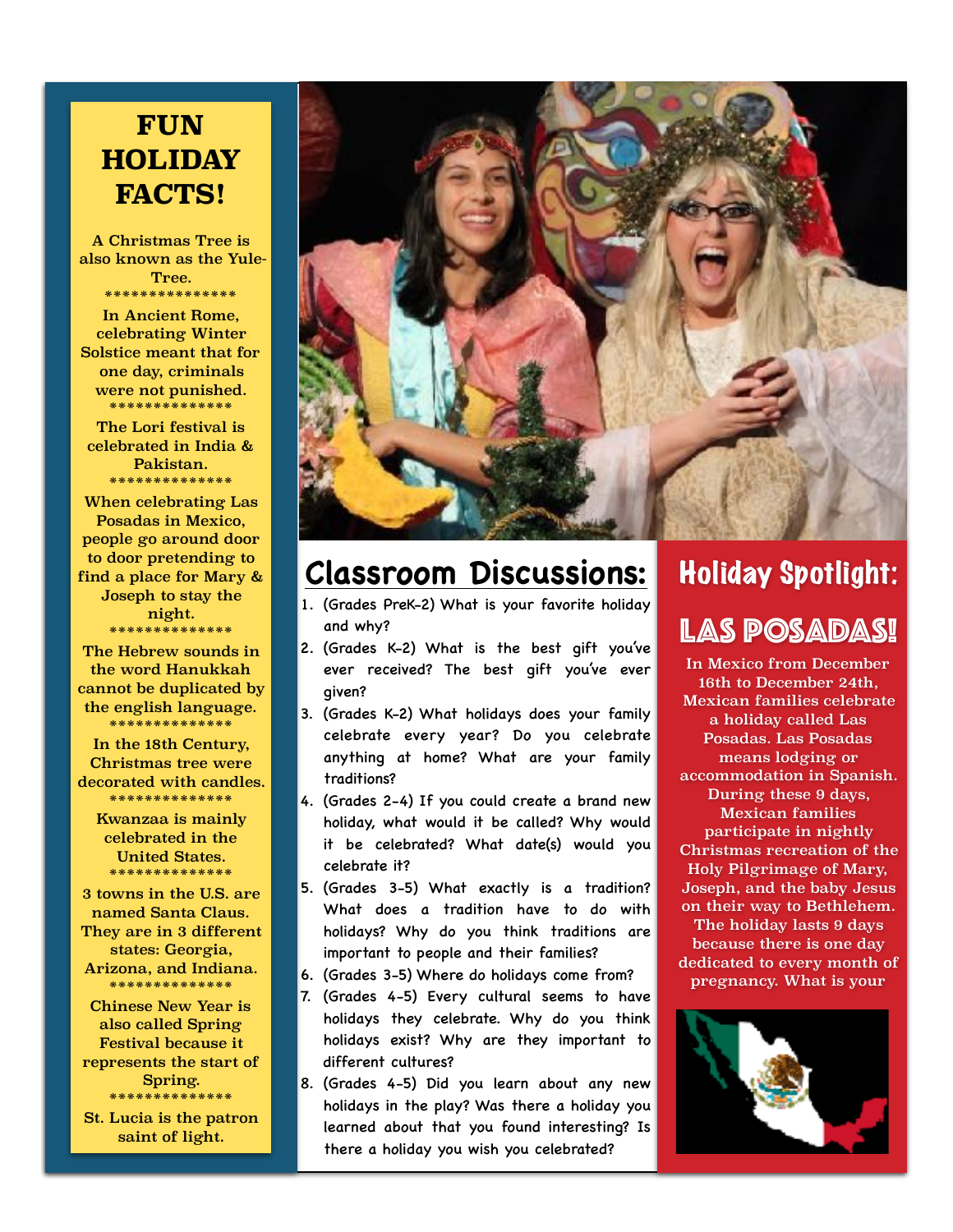**Color by Numbers St. Lucia's** 



1=Orange 2=Yellow 3=Green 4=Blue 5=Red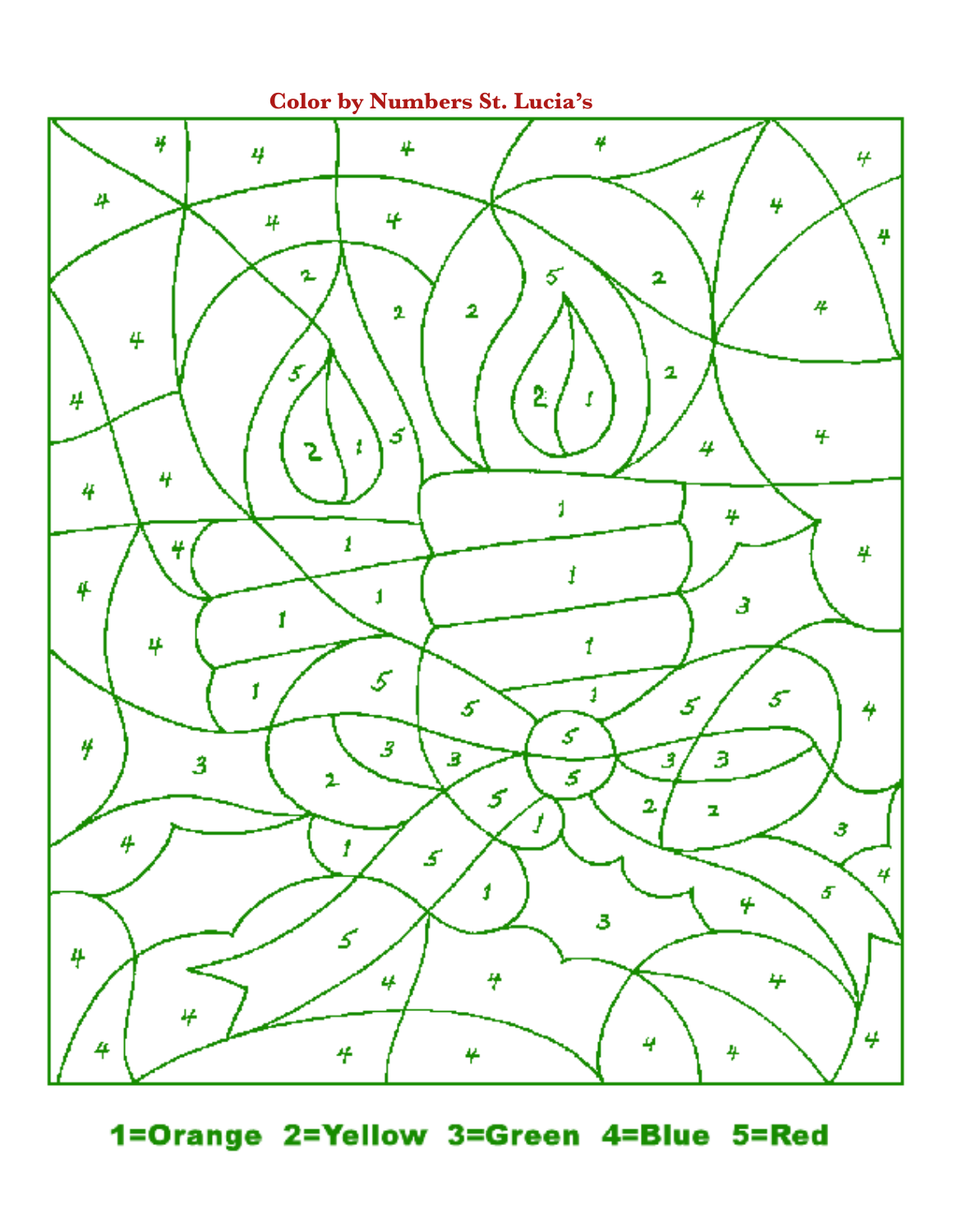

# **Write your own review!**

Reviews are a way of telling your thoughts about a play, movie or book. Consider the following when you are writing your review:

*Who was your favorite character? Can you summarize the play in your own words? If you had written this play, would you have done anything different? Would you recommend this play to a friend? Name one new thing you learned from watching this play!* 



GRADE: \_\_\_\_\_\_\_\_\_\_\_\_ SCHOOL:\_\_\_\_\_\_\_\_\_\_\_\_\_\_\_\_\_\_\_\_\_\_\_\_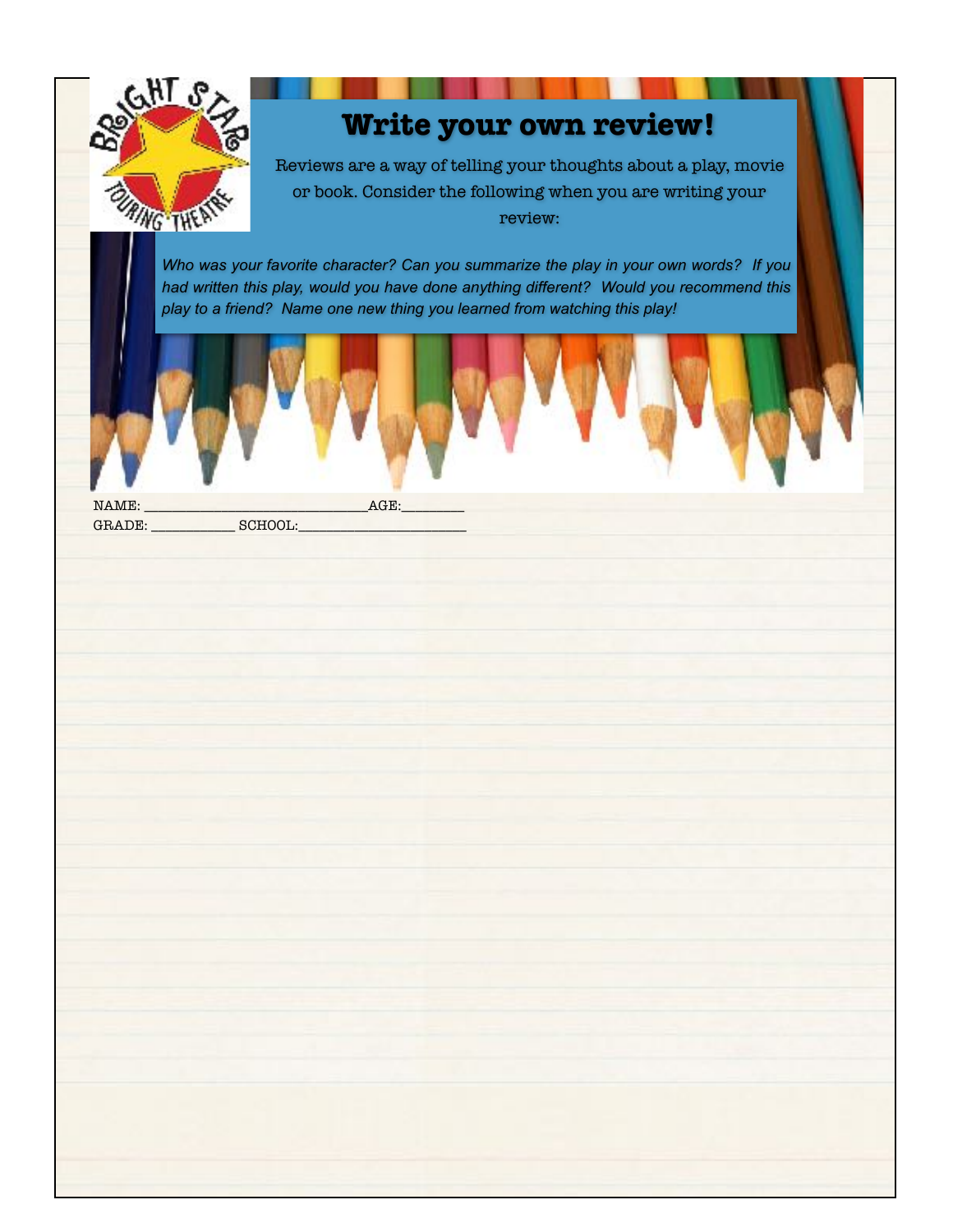### **Before, During and After the Play...**



**YOU CAN DO THIS TOO!** 

**Where to start:** All of our actors started out playing and telling stories when they were young -then they decided to study acting in school. Now they are pros! Here are some ways you can start doing theatre right away!

**In School!** Does your school have plays or musical performances? This is a great place to start.

**In Your Community!** Many towns have community theaters or local acting groups. See if you can try out!

**Start Something!** If your school doesn't have a drama club or a theatre club, talk to your favorite teacher about how you might be able to start one.

**At Home!** Get together with friends, cousins, brothers and sisters and make your own play. You can make up plays based on your favorite books and stories. Invite family and friends to see your performance.

**Try new things and do your best at them!** There are lots of jobs in the theatre besides acting. There are people who paint the sets, make costumes, write plays and more. Get the most out of your art, music and English classes. You can use all of these things to be a live theatre pro!



#### *BEFORE YOU SEE THE PLAY…*

Attending the theatre is very different from watching TV or going to the movies. For one thing, the actors are real people who are performing right then and there. They can see and hear everything that happens in the audience. Because of this, YOU are an important part of the play and its important to do your job as an audience member well. Here are some tips before you see the play.

- 1. Please be quiet and respectful so everyone else around you can hear what's happening and so the actors can do their job.
- 2. If something is funny, it is okay to laugh!
- 3. The actors may ask you to participate. Don't be afraid to respond, ask a question or volunteer!
- 4. Keep your hands to yourself and your eyes up front.
- 5. If you like the play, be sure to clap at the end.

6. Have fun! Enjoy yourself!



#### **luck to tell an actor, "Good luck"**

**before a** 

# **After seeing the Play...**

**Write your own review of the play! A review is a way of telling your thoughts about a play, movie or book. Consider the following when you are writing your review.**

*What was your favorite part? Who was your favorite character? Can you summarize the play in your own words? If you had written this play, would you have done anything different? Would you recommend this play to a friend? Name one new thing you learned from watching this play!* 

# **FUN FACTS ABOUT THEATRE!**

**After a play is over and everyone goes home, there is always a light left on backstage. It's called a ghost** 

**light! The oldest play that is still around was written by an Ancient Greek named** 

**Aeschylus. It's almost 2500 years old! The longest performance on** 

**stage ever was over 23 hours long! It happened in New Jersey in 2010. William Shakespeare is a famous play writer. He wrote 37 plays and is still quoted by** 

**many people. There are 157 million google pages that mention him--the most of any famous person ever! In theatre, it's considered bad**